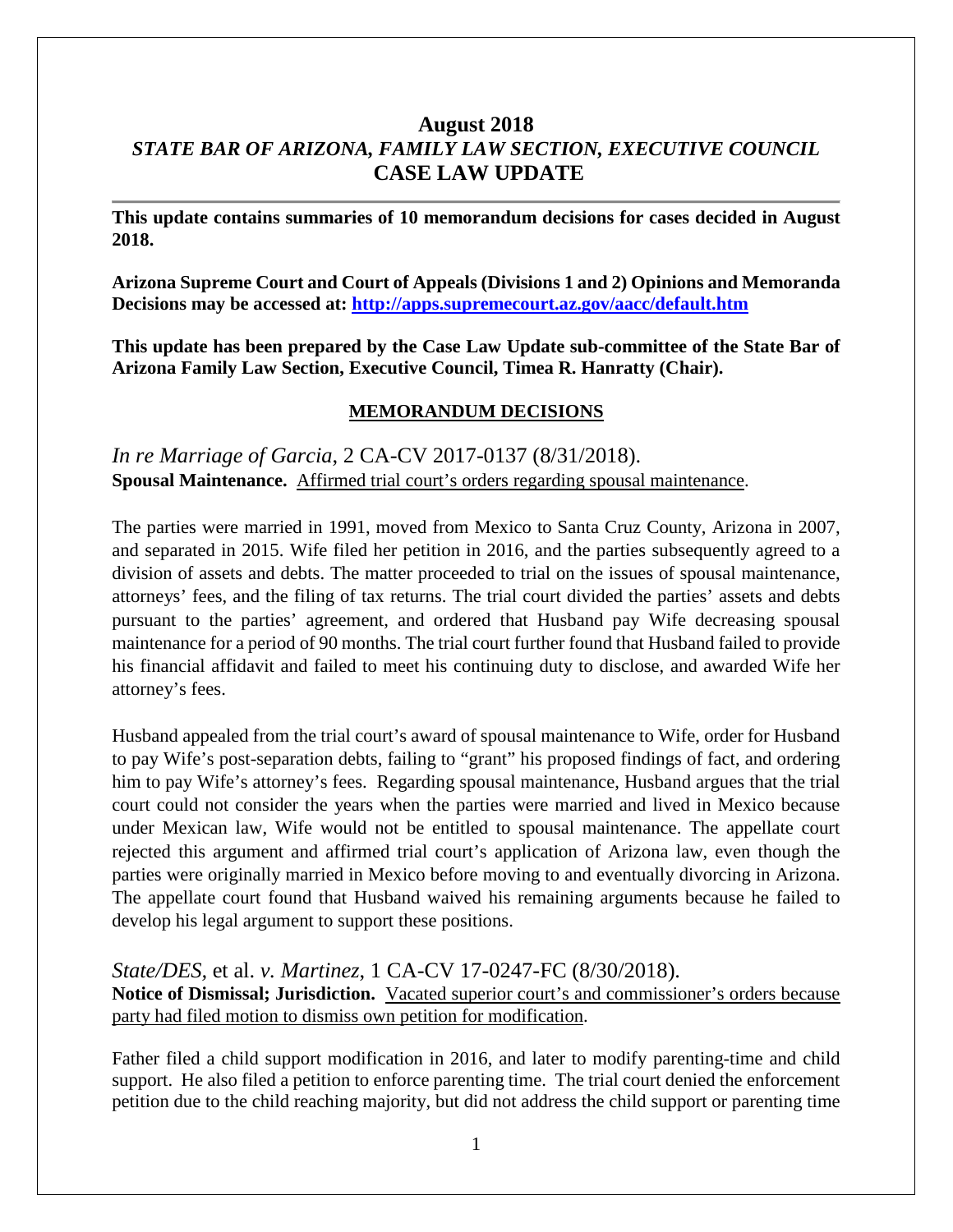modification petitions. Father filed a motion to dismiss his petition for modification, but the court instead referred the petition to the Title IV-D commissioner. The commissioner held a child support hearing, where Father failed to appear. The commissioner increased the child-support payment and denied Father's motion to dismiss as moot.

On appeal, the court of appeals agreed with Father that the court should have granted the motion to dismiss, because it functioned as the equivalent of a notice to dismiss, and no responsive pleading had been filed by Mother or the State before Father's motion to dismiss. Because no response was filed beforehand, Father's motion to dismiss terminated all jurisdiction of the court over the matter. Thus, the superior court and commissioner's orders were without jurisdiction, and the court of appeals vacated both.

# *Hieger v. Hieger*, 1 CA-CV 17-0753 FC (8/30/2018).

**Legal Decision-Making; Parenting Time; Child Support; Attorneys' Fees.** Affirmed trial court's denial of Mother's motion to modify, determination of gross income for child support, and award of attorneys' fees.

Mother and Father were awarded joint legal decision-making and equal parenting time for their three minor children (F.H., C.H. and J.H.) pursuant to their 2012 divorce decree. In 2014, Father moved to modify the legal decision-making and parenting time provisions of the decree on the basis of a substantial and continuing change of circumstances, arguing that Mother inadequately supervised the children, engaged in parental alienation and refused to follow court orders. The superior court determined that a sufficient and material change in circumstances existed to modify the parenting plan, but that joint legal decision-making was still in the children's best interests. As to parenting time, the lower court determined that equal parenting time was still in the best interests of J.H., but ordered that C.H. was to reside with Father.

In 2017, while in Father's care, J.H. left Father's home and went to Mother's home. J.H. refused to return to Father's home. Mother allowed J.H. to reside with her and refused to assist Father in exercising his parenting time. Father filed a petition to enforce his parenting time to which Mother responded with the filing of a petition to modify legal decision-making, parenting time and child support. Mother twice petitioned the court to interview J.H., which the lower court denied reasoning that J.H. (age 14) was not of suitable age per A.R.S. § 25-403(A)(4). The lower court denied Mother's petition to modify parenting time and legal decision-making finding that such request was not in J.H.'s best interests.

The court further modified the child support amount after finding that Mother's gross monthly income failed to include \$9,000 of additional income from rental property that she failed to report. The court further awarded Father his reasonable attorney's fees and costs, but deferred on determining the amount awarded pending the submission of appropriate documentation. Mother timely appealed, but did so before the lower court rendered its decision on the amount of attorney's fees to be awarded, so that decision was not considered by the appellate court as it lacked jurisdiction over the issue.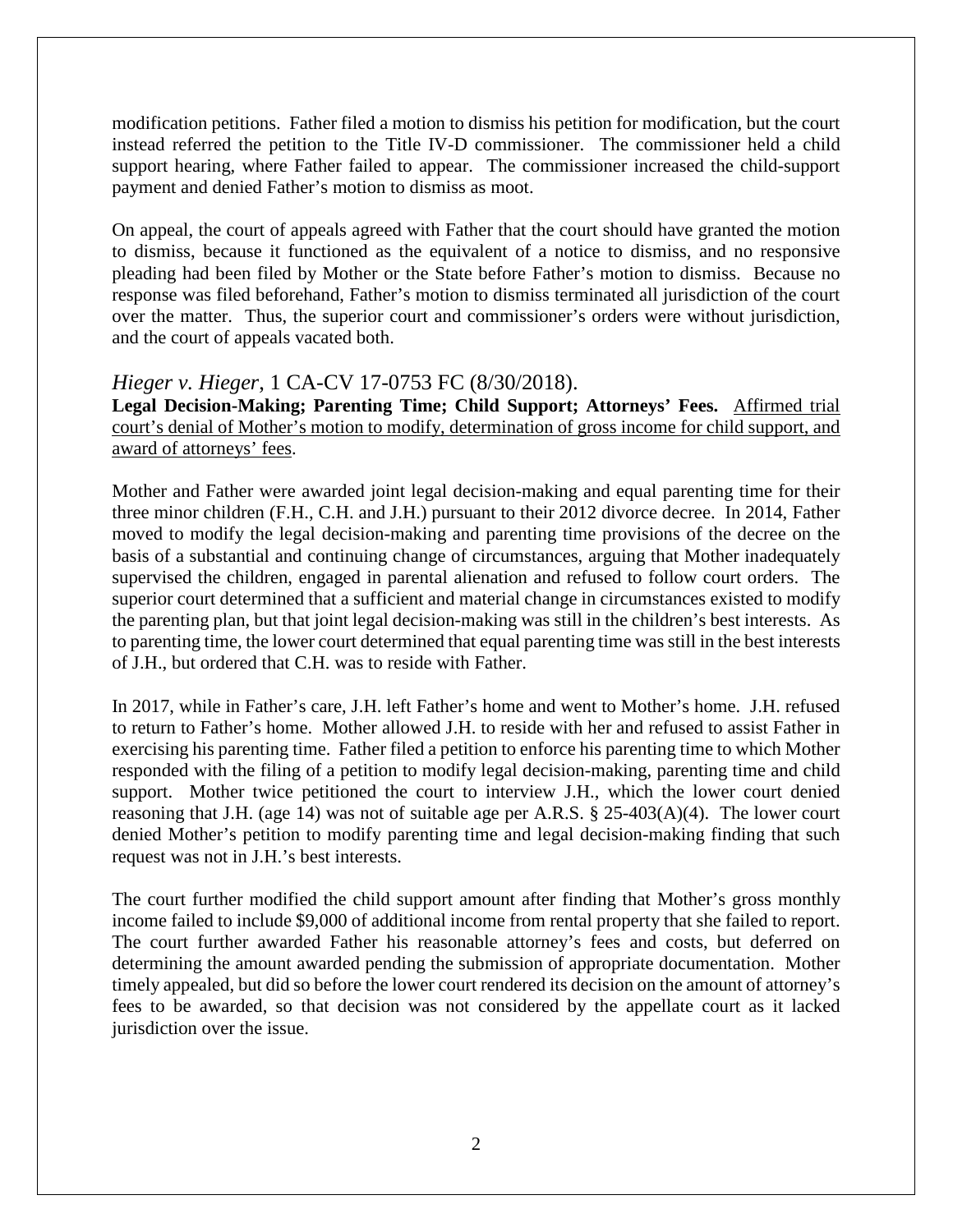#### **Alleged Failure to Consider Child's Wishes**

Mother argued the lower court erred by not considering J.H.'s wishes with respect to legal decision-making and parenting time. The appellate court held that the lower court did not abuse its discretion by declining to modify parenting time despite uncontested evidence that J.H. wanted to live with Mother. In reaching this holding, the appellate court considered: 1.) that Mother did not show that the superior court failed to consider J.H.'s wishes; 2.) that evidence showed Mother inappropriately involved the children in the case by providing them with information related to the dispute; 3.) that Mother engaged in alienating behavior by allowing the children to refer to their Father by his first name and by fostering an environment that allowed the children to gain favor by making negative remarks about Father; 4.) that evidence showed Mother was coaching J.H.; and 5.) that Mother provided a much less structured environment that Father, which may have tainted J.H.'s wishes. Ultimately, the appellate court held that although a court may interview a minor child per Rule 12(A) of the Arizona Rules of Family Law Procedure, such interview is not required under A.R.S.  $\S$  25-403(A)(4).

#### **Best Interests**

Mother argued the lower court erred by finding a modification of parenting time was not in J.H.'s best interests, asserting that the strained relationship between J.H. and his Father demonstrated both a change in circumstances and that the modification was in J.H.'s best interests. The appellate court acknowledged the finding of a strained relationship as this point was undisputed, but held that Mother's argument was essentially one asking for the appellate court to reweigh evidence on appeal, which the appellate court will not do.

#### **Mother's Income**

Mother argued the superior court erred in its determination of her gross monthly income because it failed to deduct expenses from her rental income in its calculation. The appellate court reviewed the ruling for an abuse of discretion but affirmed the lower court's ruling after determining that Mother failed to provide documentation substantiating her expenses at trial. For this reason, her income was a credibility determination to which the appellate court would defer.

### *Withrow v. Mizelle*, 1 CA-CV 17-0585-FC (8/28/2018).

**Collateral Attack on a Termination of Parental Rights.** Affirmed order denying Father's Motion to Enforce Right to Direct the Upbringing of Daughter.

Father initiated a parenting time action in February 2015. The family court stayed this action in May 2015 when it learned about a severance action in juvenile court. In February 2017, the juvenile court terminated Father's parental rights. In July 2017, Father filed a Motion to Enforce Right to Direct the Upbringing of Daughter. The trial court denied this Motion with prejudice because Father's rights had been terminated and the minor child had been adopted.

Father appealed stating that the family court should have held hearings concerning paternity under the Parent's Bill of Rights, failed to investigate the dilatory representation of court appointed counsel, and violated his constitutional rights by delegating the decision (re: termination) to the juvenile courts.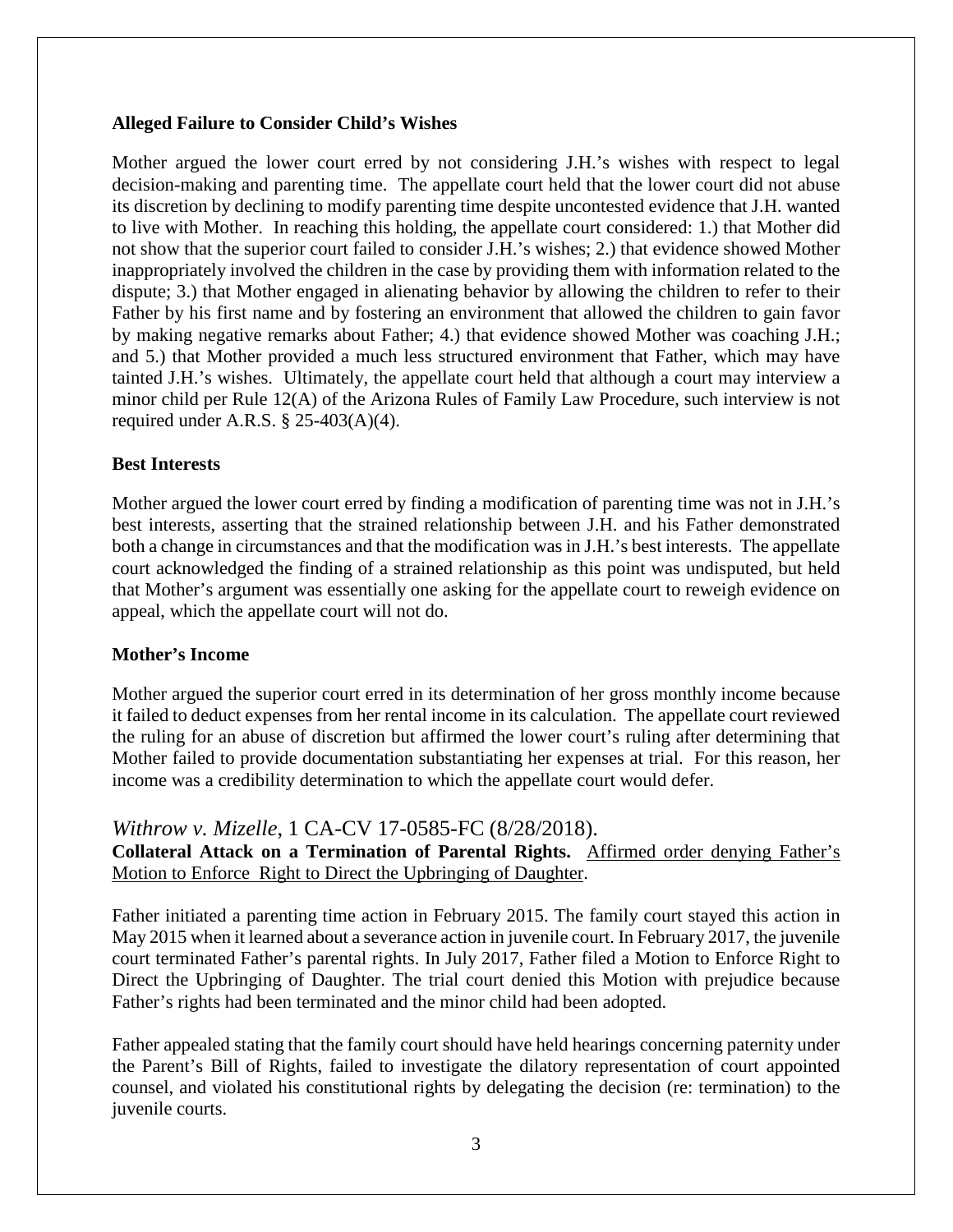The appellate court viewed Father's motion and appeal as an attempt to circumvent the juvenile court's order terminating his parental rights. Father had previously appealed and the trial court was upheld on appeal. Since Father was no longer a legal parent he could not bring an action to enforce parental rights.

### *Russell v. Sahl*, 1 CA-CV 17-0729-FC (8/28/2018). **Attorneys' Fees**. Affirmed order awarding fees.

Father requested reallocation of parenting time transportation expenses due to Mother's behavior which caused the previous order to be unworkable. Upon reallocation of the transportation expenses, Father requested fees due to Mother's unreasonable behavior (not detailed in this opinion). Mother failed to respond to Father's fee request and Father was granted the majority of his requested fees. Mother appealed, alleging the court failed to review her financial information prior to awarding fees. Because Mother was given the opportunity to submit a fee application and affidavit, and neither party requested findings of fact or conclusions of law, the court found it was left with presuming that the superior court judge knew and followed the law. The court of appeals held that the court presumably found every fact necessary to support its ruling and affirmed.

# *Barroso v. Barroso*, 1 CA-CV 17-0347-FC (8/23/2018).

**Retroactive Spousal Maintenance; Findings; Restricted Stock Units ("RSUs"); Attorneys'**  Fees. Reversed trial court's retroactive spousal maintenance order, vacated property division orders, and remanded for sufficient findings. Affirmed attorneys' fees award.

The trial court ordered spousal maintenance retroactive for 16 months prior to the ruling. The appeals court found that there was no authority to support imposition of a retroactive maintenance obligation that places a party in arrears from the outset, reasoning that retroactive maintenance is available only in the context of a modification action. The Court of Appeals further reasoned that the retroactive order was inconsistent with the trial court's rationale that Mother "will" need 30 months to secure employment.

The court upheld the trial court's finding that RSUs were community property, but remanded for findings regarding the division of property because the court did not make such findings in spite of a request by the husband and so it could determine whether it divided community assets that no longer existed, which would be erroneous. The case was also remanded for findings about whether father's income should have been reduced because of his verbal testimony that he had made payments on the mortgage and upkeep of a rental property owned by the parties.

The trial court awarded attorneys' fees to Mother, finding a substantial disparity of financial resources and Father's unreasonable positions. On appeal, Father argued that the financialresources finding ignored the fact that he owed equalization payments, spousal maintenance, and child support. In affirming the fee award, the court of appeals found that regardless of the trial court's orders, Father still had a long-term, high-paying job and Mother was in debt and struggling to reenter the workforce. The court of appeals found Father's position initially requesting supervised parenting time and later agreeing to joint legal decision-making and no supervised parenting time as having been unreasonable.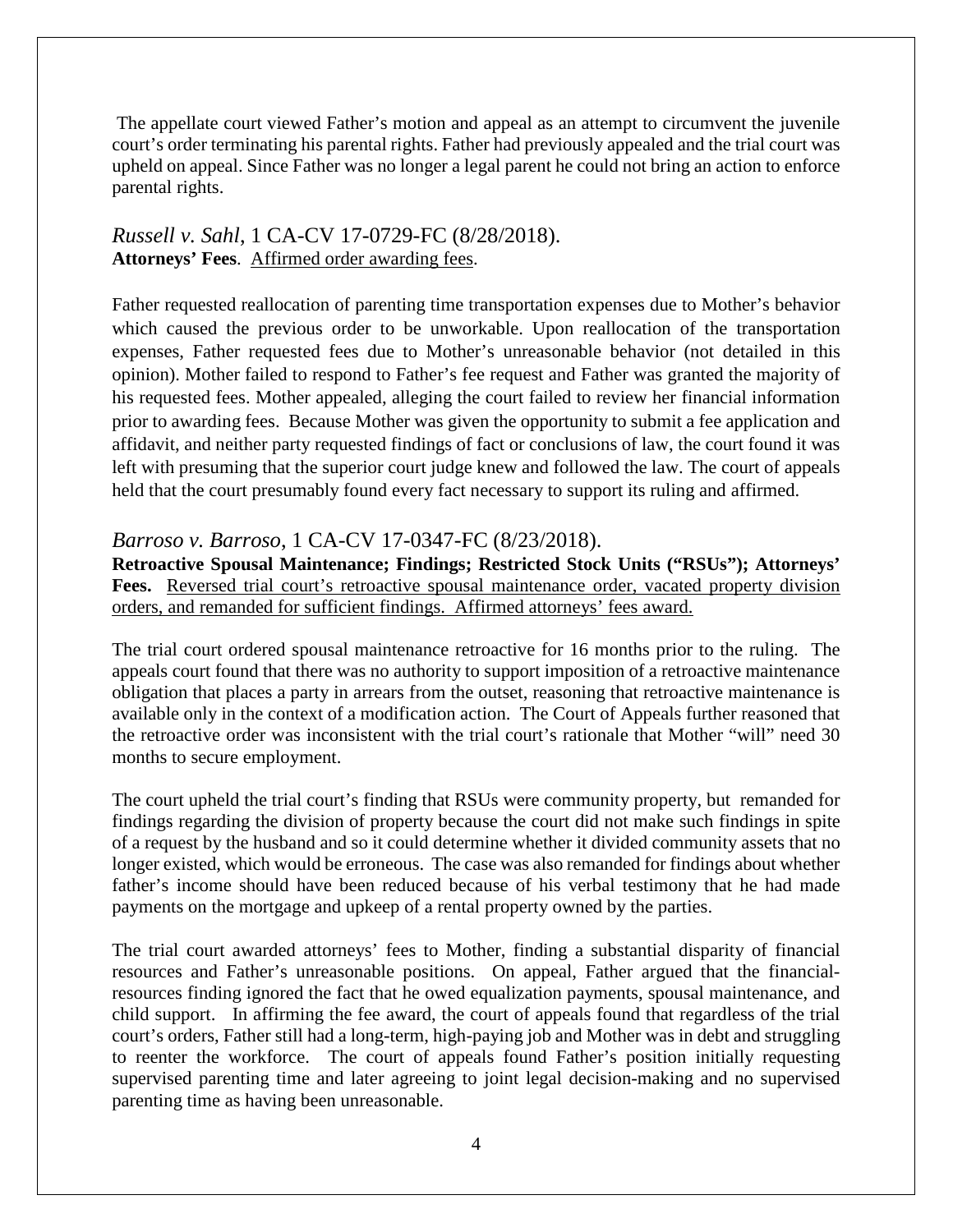### *Smith v. Lewis*, 1 CA-CV 17-0762 FC (8/9/2018).

**Legal Decision-Making; Findings regarding Domestic Violence.** Affirmed, upholding trial court's legal decision-making ruling and order that party complete DV counseling.

After trial on Father's petition to establish legal decision-making and parenting time, the trial court ordered joint legal decision-making for the parties and that Appellant/Father complete counseling regarding domestic violence. Appellant/Father appealed, arguing that the trial court erred by ordering domestic violence counseling when, he claimed, no findings were made of domestic violence between the parties. The Court of Appeals affirmed the trial court's ruling, finding that the trial court specifically found that Appellant/Father had committed domestic violence against Appellee/Mother and others and that Appellee/Mother had an order of protection against him.

# *Hart v. Hart*, 1 CA-CV 17-0502-FC (8/7/2018).

**Findings regarding Modification of Parenting Time.** Affirmed, upholding trial court's denial of petition to modify parenting time.

After the trial court denied Appellant/Father's petition to modify the court's order that his parenting time be supervised, Appellant/Father appealed. Appellant/Father argued on appeal that the trial court erred by not specifically enumerating its findings of fact and conclusions of law. The Court of Appeals found that the trial court was not required to make express written findings, as the case involved only a modification of an order pursuant to A.R.S. § 25-411, not -403(B), not even when Father filed a Rule 82 request for findings of fact/conclusions of law because that Rule only requires the court to find the facts specially, which the court of appeals found the trial court did in its ruling denying Father's petition to modify.

### *Zak v. Hammerschmidt*, 1 CA-CV 17-0612-FC (8/7/2018).

**Child Support (Imputation of Income); Therapeutic Intervention Expenses.** Vacated orders regarding child support and T.I. fees and remanded for recalculation of child support and reallocation of T.I. expenses.

Father was employed with the Arizona State University. Father also had some additional income from working in other positions, including summer courses and consulting. Father submitted various financial affidavits for 2015 and 2016 with various amount of income. Mother asked the court to consider the additional income; Father argued that the Child Support Guidelines do not support inclusion of the additional income, plus the summer positions were not guaranteed. The trial court found Father's 2014 salary as the best indicator of Father's historical income. Mother appealed the trial court's exclusion of Father's supplemental income from its child support calculation, when it determined such income was speculative. The court also ordered that the parties pay for the therapeutic intervention in proportion to their incomes, based on the incomes used to calculate child support.

On appeal, the court stated that Father's own various financial affidavits, which listed his income significantly higher than his 2014 base pay, belied this finding. The appellate court also dismissed Father's claim that Mother's tuition waiver, which was reflected as income on Father's taxes, should not be considered income, as it was a cash-like benefits received by the parties (citing *Milinovich v. Womack*, 236 Ariz. 612 (App.2015)).